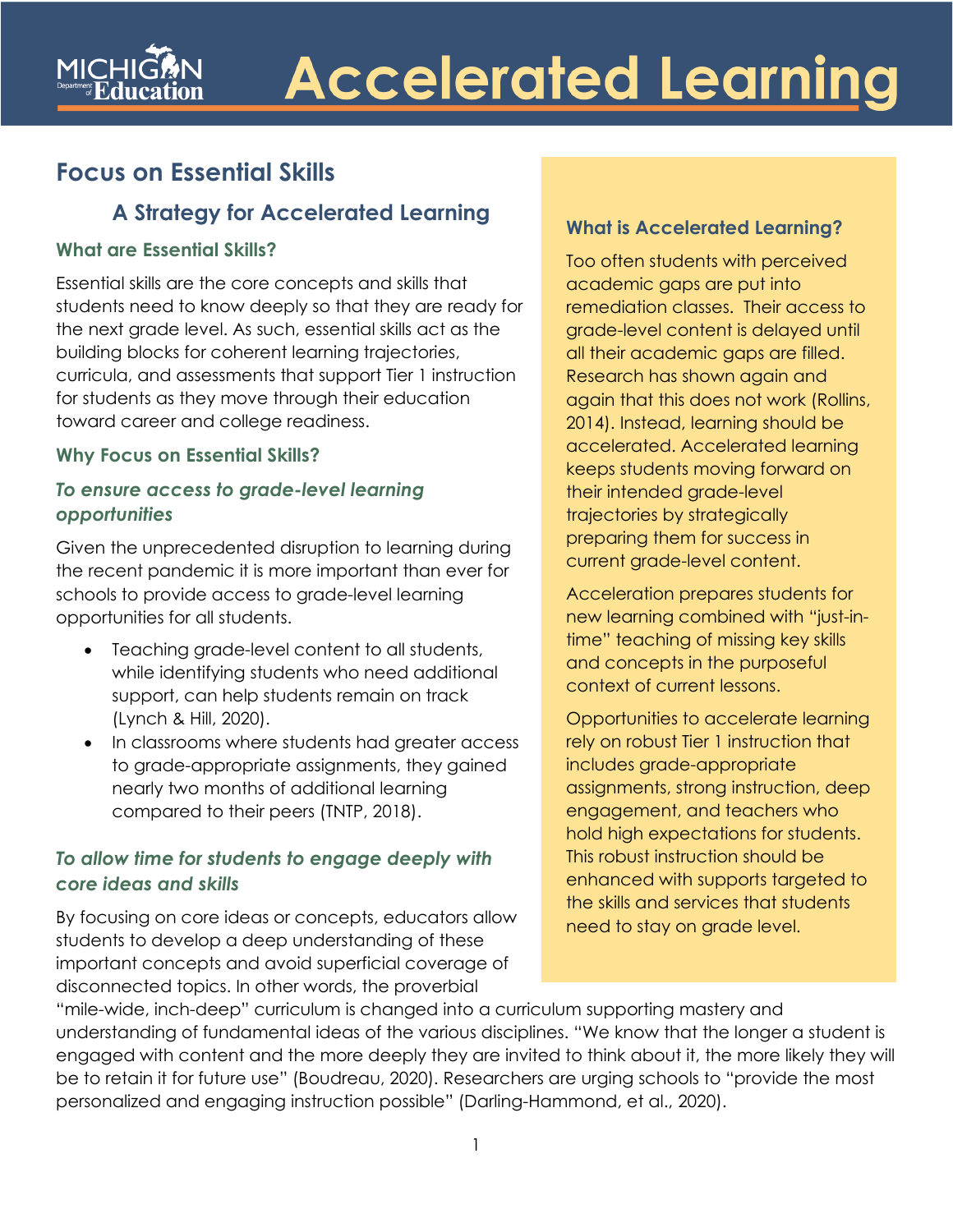support students in developing a deeper understanding of the grade-level core ideas and concepts just-in-time supports for students. These essential skills can also serve as the basis for a library of When teachers focus on essential skills, they can use their time and resources more efficiently to for each content area. Furthermore, a finite set of agreed-upon essential skills allows districts to target formative, diagnostic, and benchmark/interim assessments to help identify the supports that students need to access grade-level lessons on these essential skills.

## **Getting Started with a Focus on Essential Skills**

#### **The Michigan Integrated Continuous Improvement Process (MICIP)**

 Districts can use MICIP to plan for and implement a curriculum that focuses on the essential skills for each content area and can use the standards and curricular resources as guidance and tools. Some questions to consider include:

> *based on the content outlined in the Michigan academic Does the district have a coherent system that aligns instruction, curriculum, and assessment to essential skills standards?*

 *Does the district use essential skills as a tool for focusing lessons, resources, and supports so that students are* 



 *provided the opportunity to engage deeply in the important content of the grade level?* 

#### **Resources for Essential Skills**

 If a district does not have essential skills outlined in their curriculum, the following resources may be helpful.

#### **Intermediate School Districts (ISDs)/Education Service Agencies (ESAs)**

 Many ISDs/ESAs have developed documents that outline essential skills or priority standards that are available to districts in their region. Please contact your ISD/ESA for more information. that are available to districts in their region. Please contact your ISD/ESA for more information.<br>The General Education Leadership Network (GELN), in collaboration with the Michigan Assessment Consortium (MAC), developed the *[Learning Map: Prioritizing and Assessing](https://www.michiganassessmentconsortium.org/wp-content/uploads/Learning-Map-Prioritizing-and-Assessing-Standards-to-Accelerate-Student-Learning.pdf)  [Standards to Accelerate Student Learning](https://www.michiganassessmentconsortium.org/wp-content/uploads/Learning-Map-Prioritizing-and-Assessing-Standards-to-Accelerate-Student-Learning.pdf)* that also may be helpful.

#### **The Michigan Department of Education (MDE)**

 across the state, has identified model essential skills for each grade level in ELA and choose to use these model essential skills as a tool for focusing lessons, resources, and support so that students are provided the opportunity to engage deeply in the critical content of their MDE, in collaboration with English language arts (ELA) and mathematics educators from mathematics. Distilled from the curren[t Michigan academic standards,](https://www.michigan.gov/mde/0,4615,7-140-28753---,00.html) these cumulative skills are intended to identify critical content necessary for success in later grades. A district may current grade level.

[Model Essential Skills for English Language Arts](https://www.michigan.gov/documents/mde/AL-508-Model_Essential_Skills_ELA_728256_7.pdf) 

[Model Essential Skills for Mathematics](https://www.michigan.gov/documents/mde/AL-509-Model_Essential_Skills_Mathematics_728276_7.pdf)